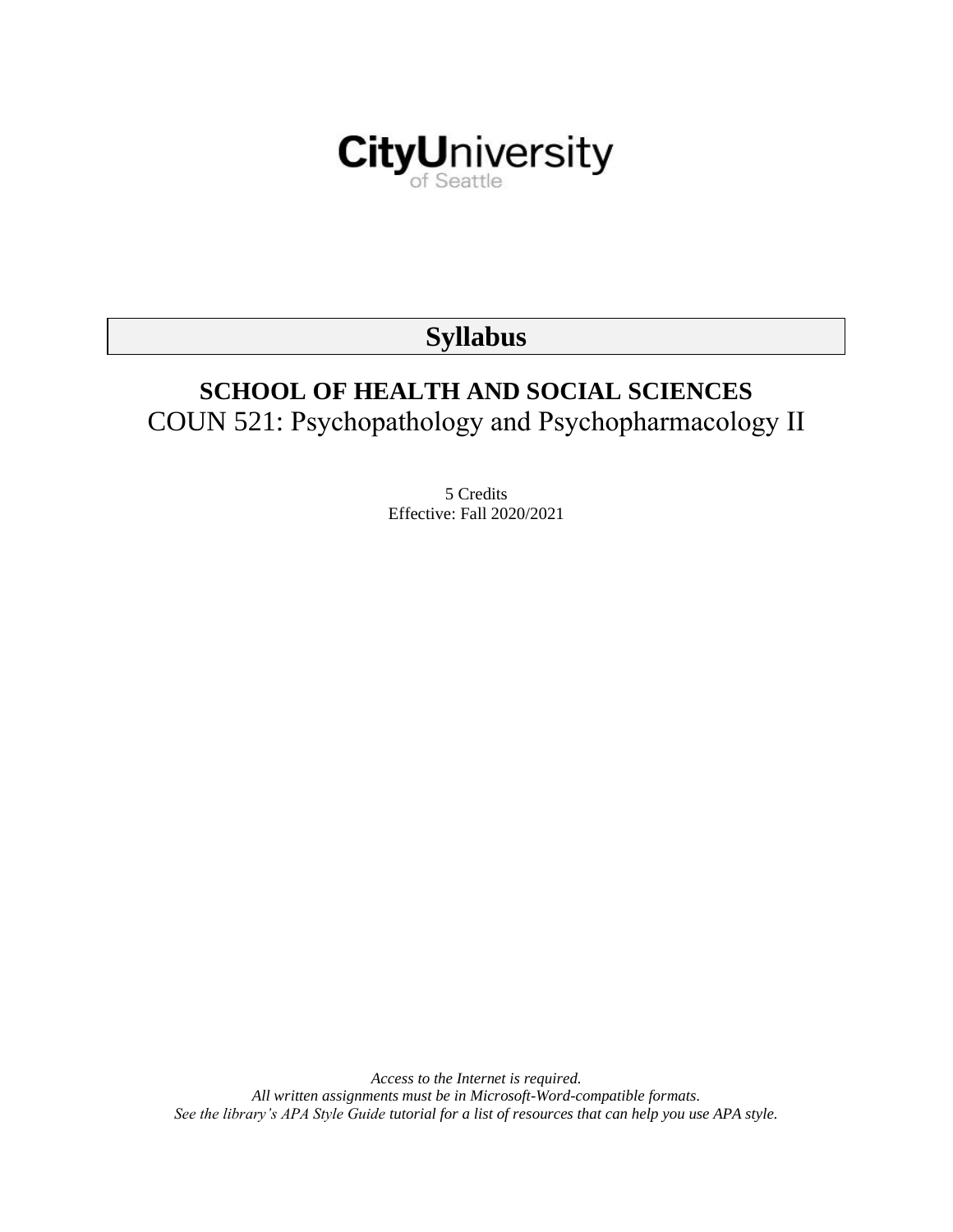# **FACULTY**

Faculty Name: Contact Information: CONTACT INFORMATION

### [INSTRUCTOR MAY INSERT PERSONAL MESSAGE IF DESIRED]

# **COURSE DESCRIPTION**

In this second section of the two-part Psychopathology and Psychopharmacology sequence. students further develop and demonstrate core skills in case conceptualization, diagnosis, and treatment planning, while developing an understanding of developmental crises, disability, psychopathology, psychiatric medications, and situational and environmental factors that affect both normal and abnormal behavior.

Methods of instruction primarily feature in-class face-to-face learning, complemented by asynchronous online activities.

# **METHODS OF INSTRUCTION**

Methods of instruction primarily feature synchronous with adjunctive synchronous online work.

# **COURSE RESOURCES**

American Psychiatric Association. (2013). *Diagnostic and statistical manual of mental disorders* (5th ed.). <https://doi.org/10.1176/appi.books.9780890425596>

American Psychological Association (2020). *Publication Manual of the American Psychological Association (7th Ed).* American Psychological Association.

Required and recommended resources to complete coursework and assignments are also found on the course [Reading List.](https://nam03.safelinks.protection.outlook.com/?url=https%3A%2F%2Fcityu.alma.exlibrisgroup.com%2Fleganto%2Flogin%3Fauth%3DSAML&data=04%7C01%7CMMara%40cityu.edu%7C70673ce0fe0144040eda08d87472e204%7Cb3fa96d9f5154662add763d854e39e63%7C1%7C0%7C637387384066198115%7CUnknown%7CTWFpbGZsb3d8eyJWIjoiMC4wLjAwMDAiLCJQIjoiV2luMzIiLCJBTiI6Ik1haWwiLCJXVCI6Mn0%3D%7C1000&sdata=JbwP%2Fm5Q%2BMgIUWa%2FXceos%2BoiLv0DX%2B%2FL%2BNGNMbX9P8E%3D&reserved=0) The reading list can be found under Course Information in Blackboard as well as from the library homepage.

Note: Required resources that must be purchased by the student are tagged "Purchase from a vendor of your choosing." Required resources with a direct link, "Available through CityU Library", are available at no cost to students.

# **COURSE OUTCOMES (COs)**

This course will prepare students to:

- a) Diagnose client symptomology using the current edition of the DSM,
- b) Conceptualize client cases from a comprehensive assessment model that incorporates presenting issues, social and cultural background, provisional diagnosis, clinical hypothesis of core/root issues, potential transference and countertransference, and legal/ethical considerations.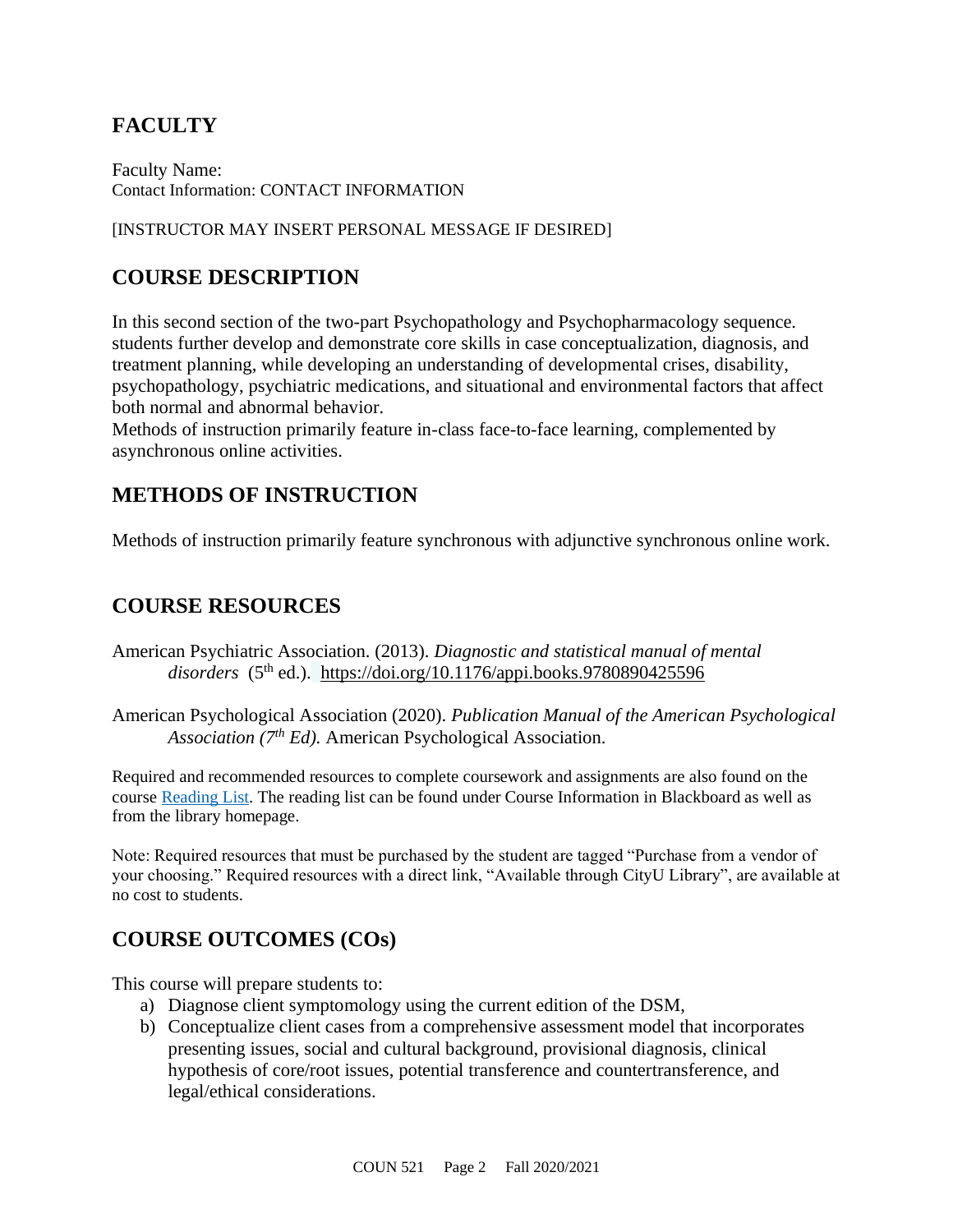- c) Apply counseling theory to client presenting problems and diagnoses.
- d) Plan a course of treatment and evaluate placement criteria within the continuum of care, with consideration for referral to medical care or medication evaluation.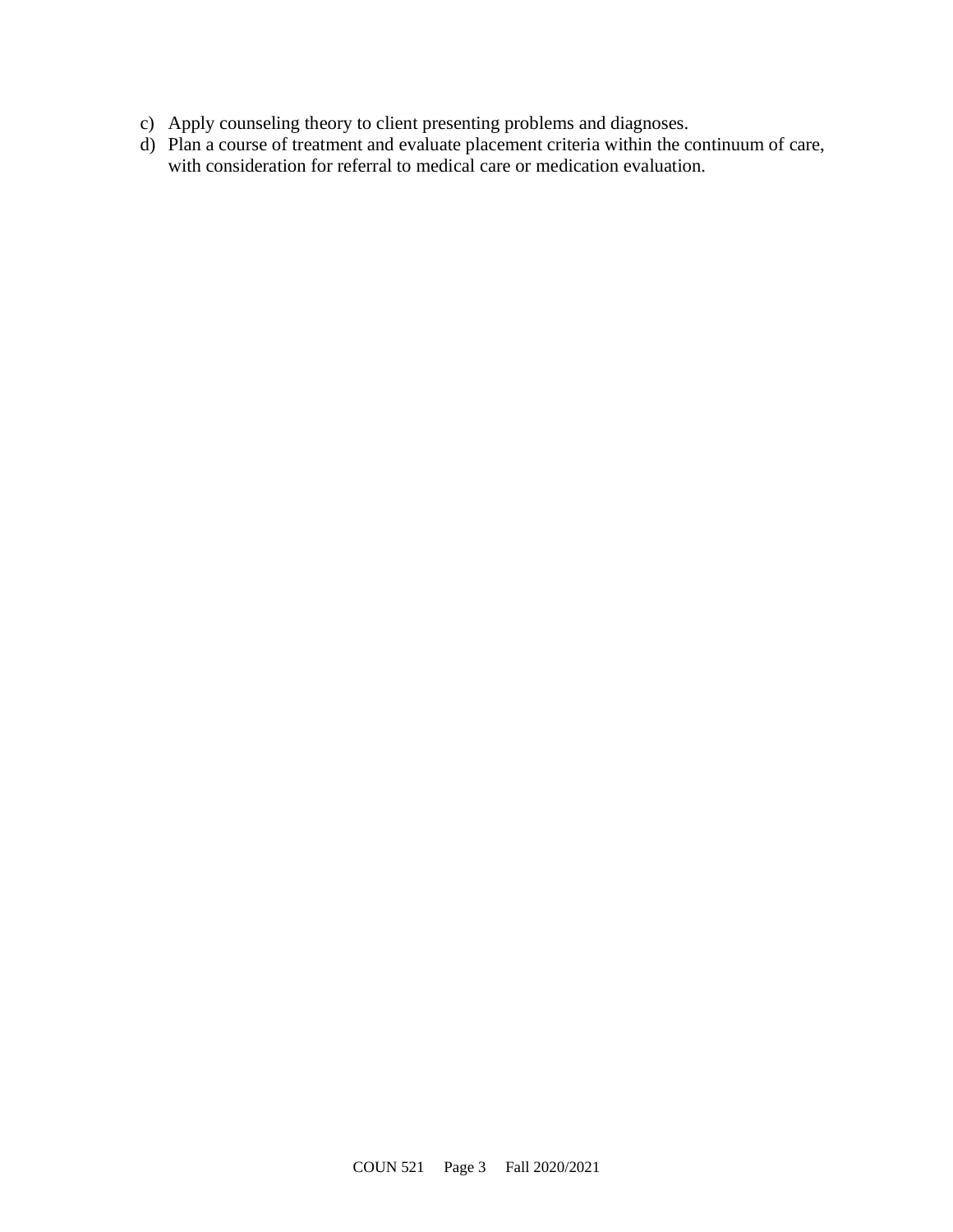# **PROGRAM LEARNING OUTCOMES (PLOs)**

### **1. Professional Counseling Orientation and Ethical Practice**

Demonstrates understanding and applies professional ethical standards including clear and appropriate relationships with clients, colleagues, and the community.

### **2. Social and Cultural Diversity**

Collaborates with people of diverse ethnicity, culture, gender identity, sexual identity, physical ability, religious beliefs, and socioeconomic status through a lens of social justice and advocacy.

### **3. Human Growth and Development**

Develops understanding and awareness into what impacts personal development through a lens of resiliency and wellness for clients across the lifespan.

### **4. Career Development**

Demonstrates knowledge and working application of career development in counseling practice.

### **5. Counseling and Helping Relationships**

Establishes and maintains effective counseling relationships, and employs theoretically grounded counseling techniques.

### **6. Group Counseling and Group Work**

Applies methods, skills, and other group approaches in a multicultural society using theories of group counseling, principles of group dynamics, facilitation styles, and direct experiences.

### **7. Assessment and Testing**

Gathers information to assess needs and next steps in the counseling process, including assessment for suicide/homicide risk and reporting requirements for abuse/ neglect of vulnerable populations.

### **8. Research and Program Evaluation**

Locates resources and critically evaluates research related to core areas of counseling to incorporate into clinical practice.

### **9. Social Justice**

Demonstrates systemic understanding of the role of counselors in promoting social justice for the wellbeing of the greater community.

### **Specialty Areas:**

### **10. Addiction Counseling**

Demonstrates knowledge and abilities to identify presenting symptoms and differential diagnoses including co-occurring disorders incorporated into the American Society of Addiction Medicine (ASAM) six-dimensional assessment model with appropriate theoretical-based treatment planning including interventions for projected outcomes.

### **11. Clinical Mental Health Counseling**

Applies counseling theory to client presenting problems and diagnoses, including co-occurring disorders, with appropriate theoretical-based treatment planning and interventions for projected outcomes.

### **12. Marriage, Couple, and Family Counseling**

Applies family systems theory to client(s) presenting problems and diagnoses.

### **13. Professional School Counseling**

Demonstrates understanding and application of collaborative work with school and community resources to implement a K-12 comprehensive counseling program.

(Note: KPI-F: Formative/First Assessment, KPI-S: Summative/Second Assessment; where applicable)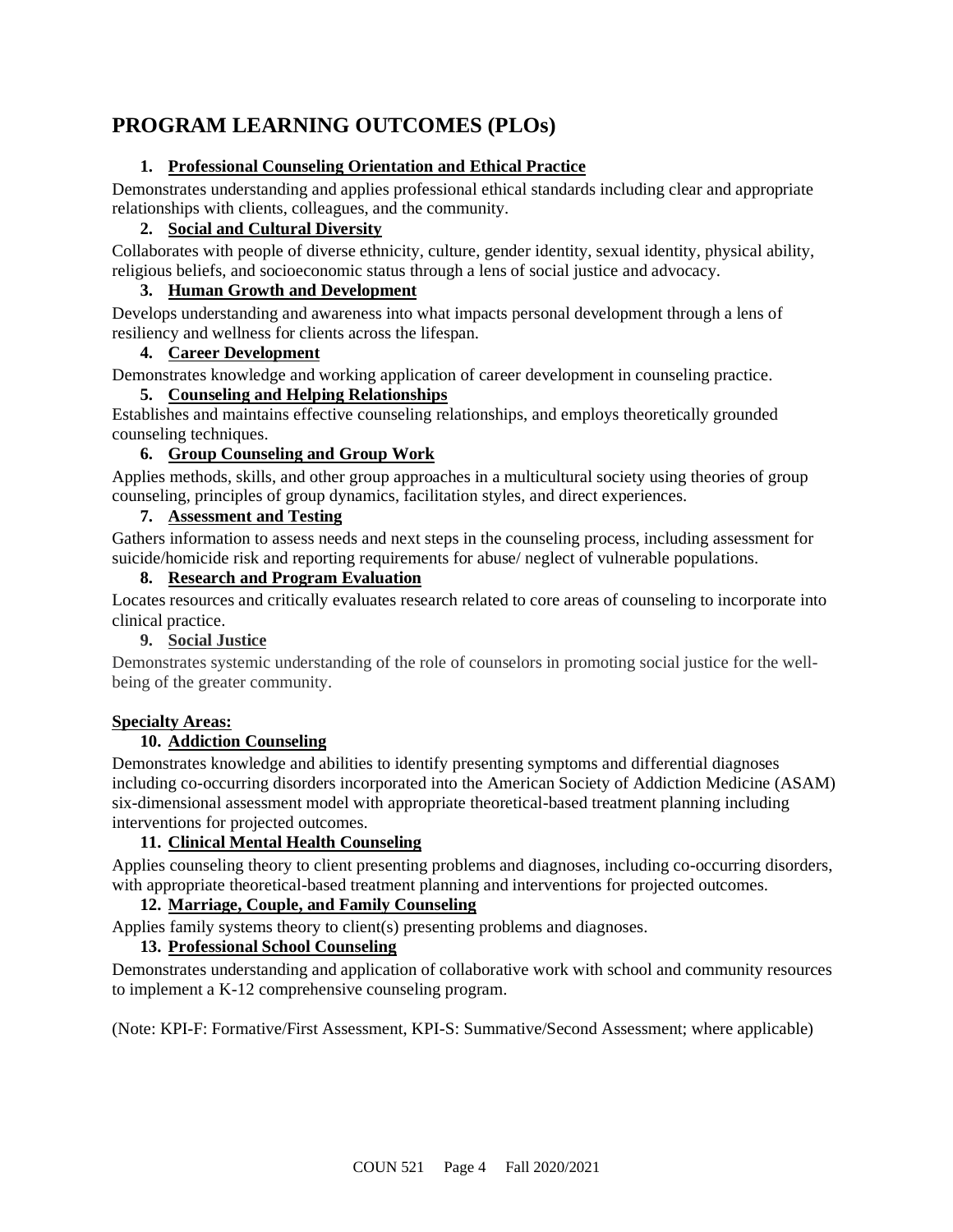# **CACREP STANDARDS**

CACREP Entry Standards: Section 2. F.

- 2.g. Impact of biological and neurological mechanisms on mental health
- 3.c. Theories of normal and abnormal personality development
- 3.h. A general framework for understanding differing abilities and strategies for differentiated interventions
- 5.b. A systems approach to conceptualizing clients
- 5.h. Developmentally relevant counseling treatment or intervention plans
- 5.i. Development of measurable outcomes for clients
- 5.j. Evidenced-based counseling strategies and techniques for prevention and intervention

CMHC Specialty

- 1.c. Principles, models, and documentation formats of biopsychosocial case conceptualization and treatment planning
- 2.b. Etiology, nomenclature, treatment, referral, and prevention of mental and emotional disorders
- 2.c. Mental health service delivery modalities within the continuum of care, such as inpatient, outpatient, partial treatment and aftercare, and the mental health counseling services networks
- 2.d. Diagnostic process, including differential diagnosis and the use of current diagnostic classification systems, including the Diagnostic and Statistical Manual of Mental Disorders (DSM) and the International Classification of Diseases (ICD)
- 2.e. Potential for substance use disorders to mimic and/or co-occur with a variety of neurological, medical, and psychological disorders
- 2.f. Impact of crisis and trauma on individuals with mental health diagnoses
- 2.g. Impact of biological and neurological mechanisms on mental health
- 2.h. Classifications, indications, and contraindications of commonly prescribed psychopharmacological medications for appropriate medical referral and consultation
- 2.i. Legislation and government policy relevant to clinical mental health counseling
- 2.j. Cultural factors relevant to clinical mental health counseling
- 3.a. Intake interview, mental status evaluation, biopsychosocial history, mental health history, and psychological assessment for treatment planning and caseload management
- 3.b. Techniques and interventions for prevention and treatment of a broad range of mental health issues
- MCFC Specialty
	- 1.e. Principles and models of assessment and case conceptualization from a systems perspective
	- 1.f. Assessments relevant to marriage, couple, and family counseling
	- 2.c. Family assessments, including diagnostic interviews, genograms, family mapping, mental diagnostic status examinations, symptom inventories, and psychoeducational and personality assessments
	- 2.d. Diagnostic process, including differential diagnosis and the use of current diagnostic classification systems, including the Diagnostic and Statistical Manual of Mental Disorders (DSM) and the International Classification of Diseases (ICD)
	- 2.l. Physical, mental health, and psychopharmacological factors affecting marriages, couples, and families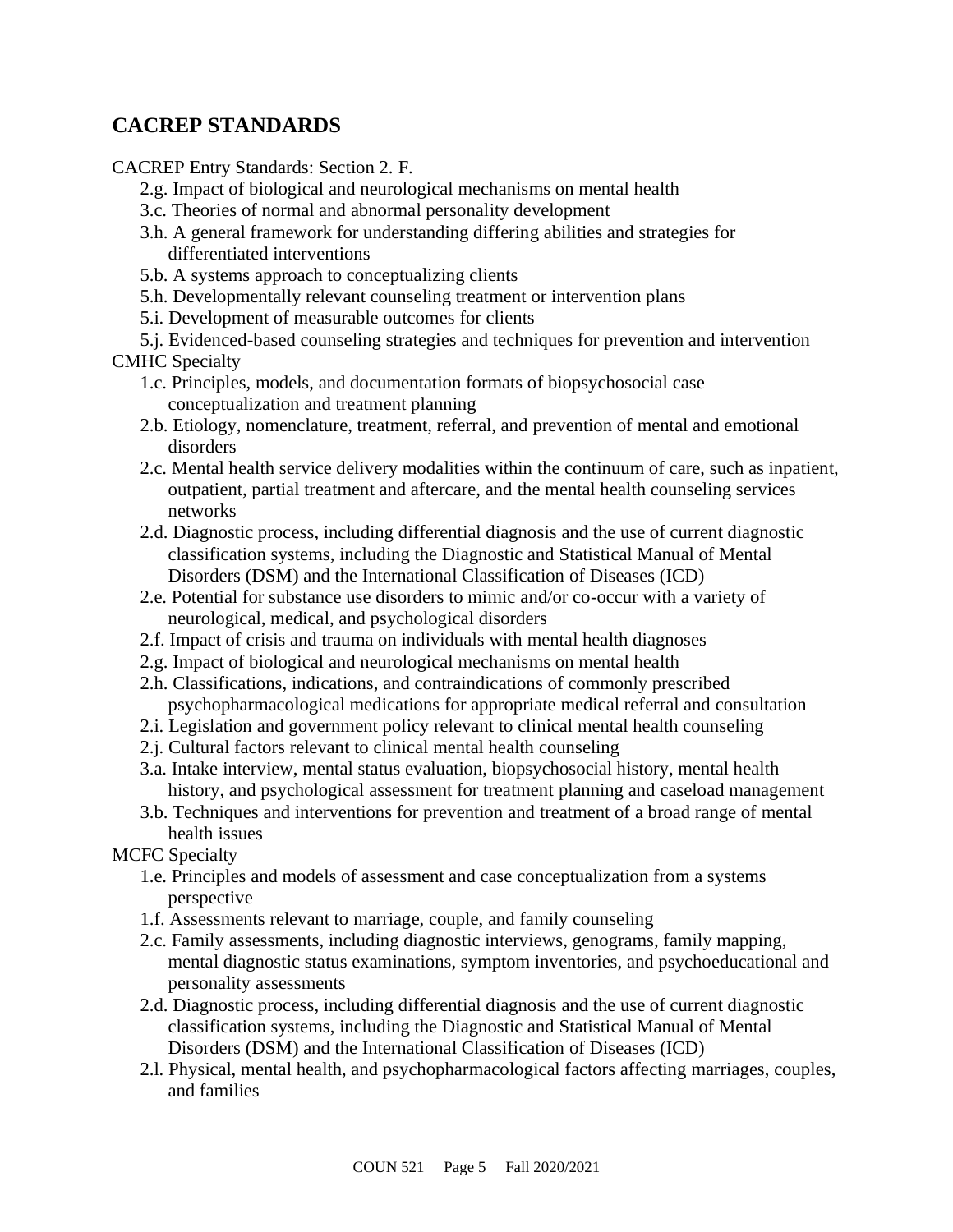- 3.a. Assessment, evaluation, and case management for working with individuals, couples, and families from a systems perspective
- 3.d. Conceptualizing and implementing treatment, planning, and intervention strategies in marriage, couple, and family counseling

### AC Specialty

- 2.b. Potential for addictive and substance use disorders to mimic and/or co-occur with a variety of medical and psychological disorders
- 2.i. Diagnostic process, including differential diagnosis and the use of current diagnostic classification systems, including the *Diagnostic and Statistical Manual of Mental Disorders (DSM)* and the *International Classification of Diseases (ICD)*

PSC Specialty

- 2.g. Characteristics, risk factors, and warning signs of students at risk for mental health and behavioral disorders
- 2.h. Common medications that affect learning, behavior, and mood in children and adolescents

| Course                    | Course         | Program           |             |                        | CACREPCACREPCACREPCACREPCACREP |          |            |
|---------------------------|----------------|-------------------|-------------|------------------------|--------------------------------|----------|------------|
| Activity/Assignment       | Objectives     | <b>Objectives</b> | Core        | <b>CMHC</b>            | <b>MCFC</b>                    | AC       | <b>PSC</b> |
| Assignment $1 - Case$     | $a)$ , b), c), | $7$ (KPI-F);      | 2.g, 3.c,   | 1.c, 2.b,              | 1.d, $1.f$ ,                   | 2.b, 2.i | 2.g, 2.h   |
| Conceptualization,        | $(d)$ ,        | $11$ (KPI-F)      | 3.h, 5.b,   | 2.c, 2.d,              | 2.c, 2.d,                      |          |            |
| Diagnosis, and            |                |                   | 5.h, 5.i,   | 2.e, 2.f,              | 2.1, 3.a,<br>3.d               |          |            |
| <b>Treatment Planning</b> |                |                   | $5 \cdot j$ | 2.g, 2.h,<br>2.i, 2.j, |                                |          |            |
| Final                     |                |                   |             | 3.a, 3.b               |                                |          |            |
|                           |                |                   |             |                        |                                |          |            |
| Assessment 2 -            | $\mathbf{d}$   |                   |             | 2.h                    |                                |          | 2.h        |
| Psychopharmacology        |                |                   |             |                        |                                |          |            |
| Knowledge Assessment      |                |                   |             |                        |                                |          |            |
|                           |                |                   |             |                        |                                |          |            |
| <b>Required Readings</b>  | a)             | 7                 |             | 2.b, 2.d,              | 2.d                            | 2.i      | 2.g.       |
|                           |                |                   |             | 2.e, 2.f,              |                                |          |            |
|                           |                |                   |             | 2.g, 2.j               |                                |          |            |

### **Course Objectives Matrix:**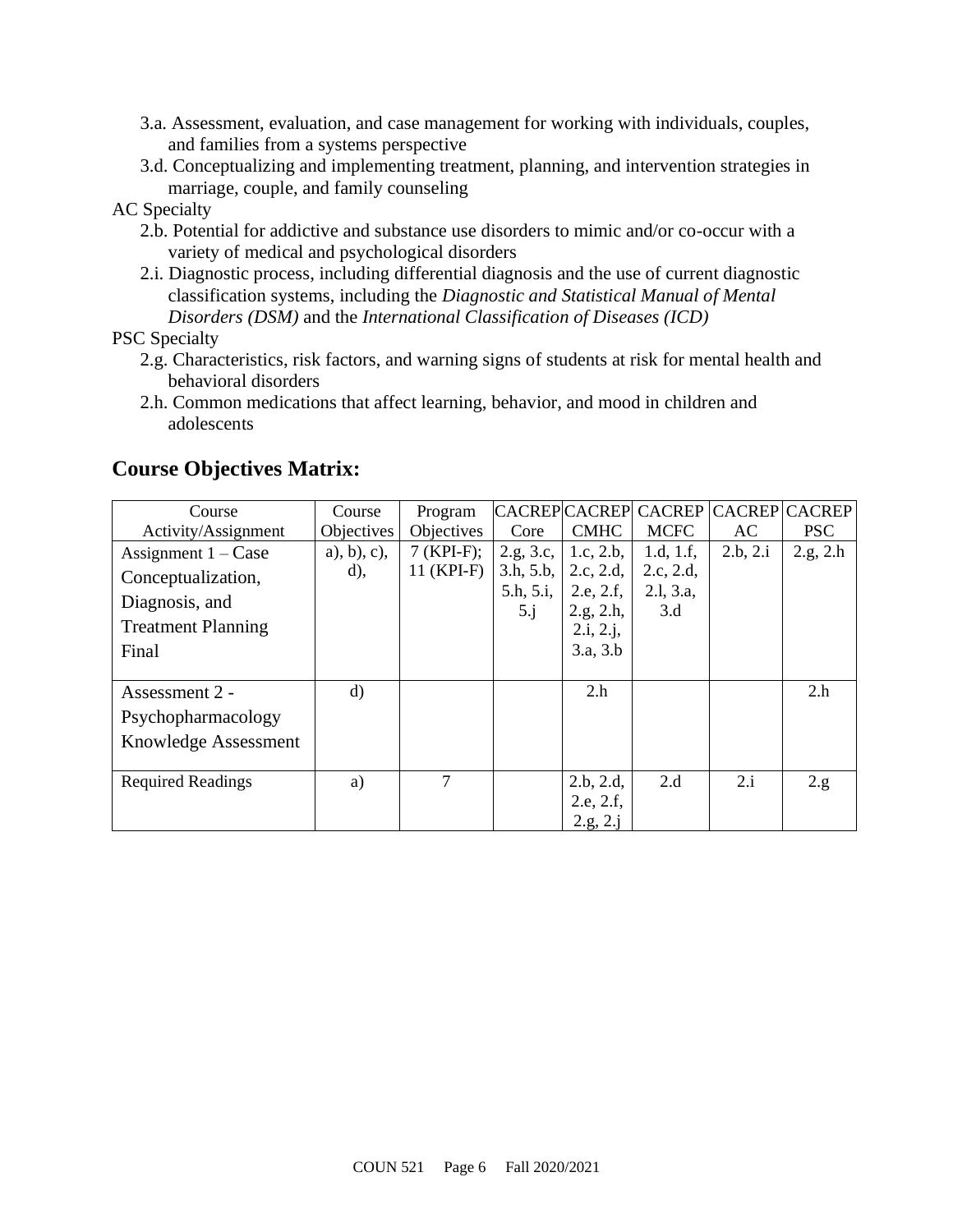# **Course Schedule – COUN 521: Psychopathology & Pharmacology II 8 Weeks**

| <b>WEEKS/DATE</b> | Topic/Activity                                                                                                  | <b>Readings</b><br>before class          | <b>Class Activity</b> | <b>Assignments</b> |
|-------------------|-----------------------------------------------------------------------------------------------------------------|------------------------------------------|-----------------------|--------------------|
| Week 1            | Overview of course;<br>Review of CC-D-TP<br>format;<br>Schizophrenia<br>Spectrum;<br>Dissociative<br>Disorders; | DSM-5: pgs.<br>$87 - 122$ ; 291 -<br>308 |                       |                    |
| Week 2            | Neuro-<br>developmental and<br>Neuro-Cognitive<br>Disorders;                                                    | DSM-5: pgs.<br>$31 - 86$ ; 591 -<br>644; |                       |                    |
| Week <sub>3</sub> | Somatic,<br>Feeding/Eating;<br>Elimination, &<br>Sleep-Wake<br>Disorders;                                       | $DSM-5: pgs.$<br>$329 - 361$             |                       |                    |
| Week 4            | Antidepressants;<br>Case study;                                                                                 |                                          |                       |                    |
| Week 5            | Anti-Anxiety Meds;<br>Case study;                                                                               |                                          |                       |                    |
| Week 6            | Stimulants; Case<br>study;                                                                                      |                                          |                       |                    |
| Week 7            | Anti-Psychotics/<br>Mood Disorders;<br>Case study                                                               |                                          |                       |                    |
| Week 8            | Pharmacology<br>Knowledge<br>Assessment                                                                         |                                          |                       |                    |

(Subject to change according to the pace of the class)

Standards met with required course readings, in-class discussions, and class activities:  $CO: a)$ PLO: n/a CACREP Core: CMHC: 2.b, 2.d, 2.e, 2.f, 2.g, 2.h, 2.j MCFC: 2.d AC: 2.i PSC: 2.g, 2.h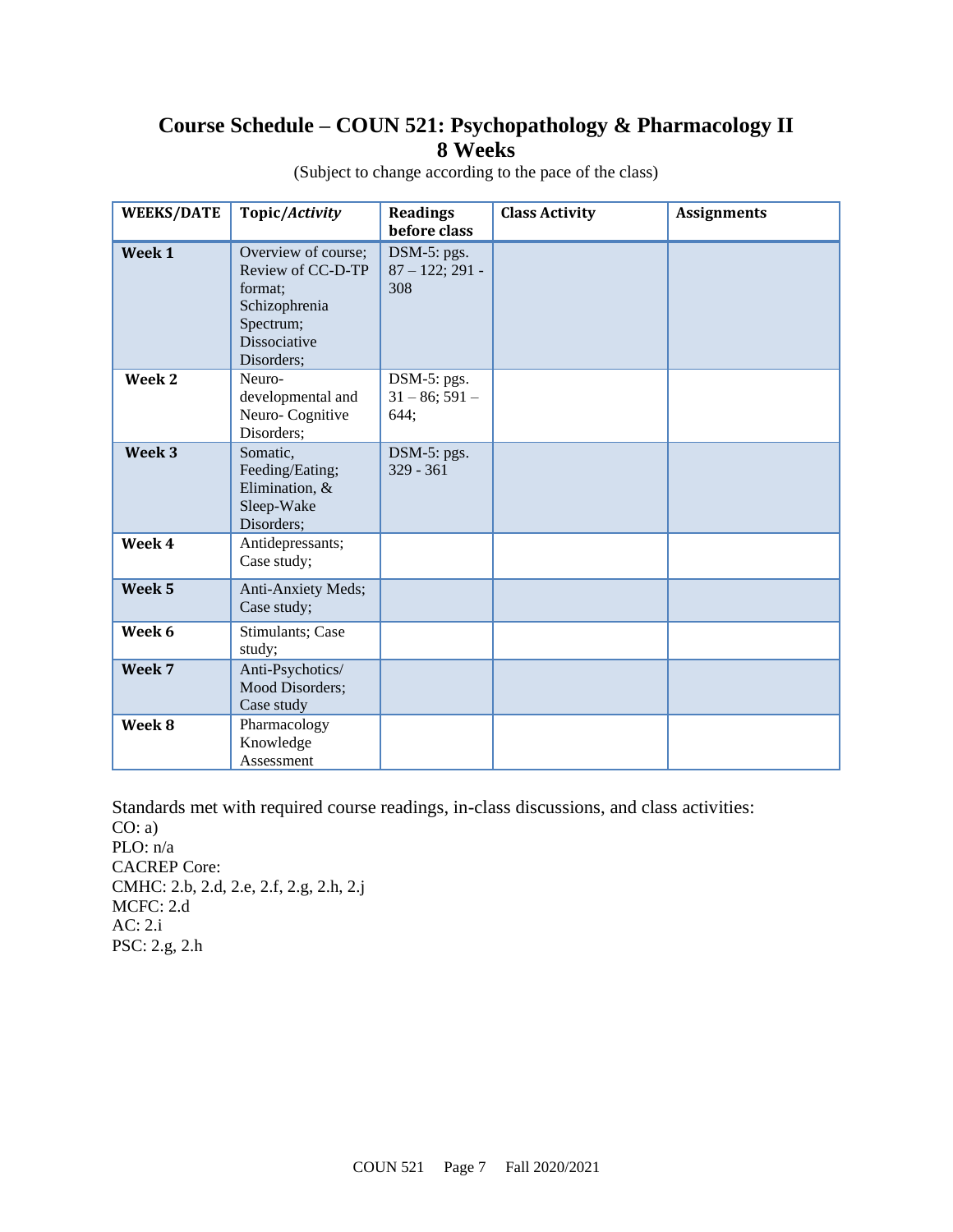# **OVERVIEW OF COURSE GRADING**

The grades earned for the course will be derived using City University of Seattle's decimal grading system, based on the following:

| <b>Overview of Required Assignments</b>                                                                                             | <b>Points</b> |
|-------------------------------------------------------------------------------------------------------------------------------------|---------------|
| Assign 1: Case Conceptualization, Diagnosis, and Treatment<br>Planning Final – Required MAC KPI – Formative<br>Assessment           | <b>200</b>    |
| Assign 2: Specialty Case Conceptualization, Diagnosis, and<br>Treatment Planning Final – Required MAC KPI – Formative<br>Assessment | 200           |
| Assign 3: Psychopharmacology Knowledge Assessment                                                                                   | 100           |
| (Additional Assignments – TBD)                                                                                                      | (500          |
| TOTAL                                                                                                                               | 1000 points   |

### **SPECIFICS OF COURSE ASSIGNMENTS**

The instructor will provide grading rubrics that will provide more detail as to how this assignment will be graded.

### **Assign 1 & 2: Case Conceptualization, Diagnosis, and Treatment Planning (CC-D-TP) (200 points each = 400 points)**

 $\overline{CO: a)$ , b), c), d) PLO: 6 (KPI-F); 10 (KPI-F) CACREP Core: 2.g, 3.c, 3.h, 5.b, 5.h, 5.i, 5.j CMHC: 1.c, 2.b, 2.c, 2.d, 2.e, 2.f, 2.g, 2.h, 2.i, 2.j, 3.a, 3.b MCFC: 1.d, 1.f, 2.c, 2.d, 2.l, 3.a, 3.d AC: 2.b, 2.i PSC: 2.g, 2.h

Students practice case conceptualization, differential diagnosis, and treatment planning (CC-D-TP) for two case studies – one general case (all students) and one case specific to their specialty track (CMHC, MCFC, AC, or PSC). These case studies span individuals across the lifespan and explore developmental crises, disability, psychopathology, and situational and environmental factors that affect both normal and abnormal behavior. Using the models practiced in the first part of this two-course series, students will need to review the principles of the diagnostic process, including differential diagnosis, and the use of current diagnostic tools, such as the current edition of the Diagnostic and Statistical Manual of Mental Disorders. Students will also need to plan treatment modalities and evaluate placement criteria within the continuum of care. Students are expected to complete both cases. This assignment will be graded on the scope and depth of pertinent elements and social/cultural influences, provisional diagnosis and clinical hypothesis, theoretical approach and initial interventions, transference and counter-transference,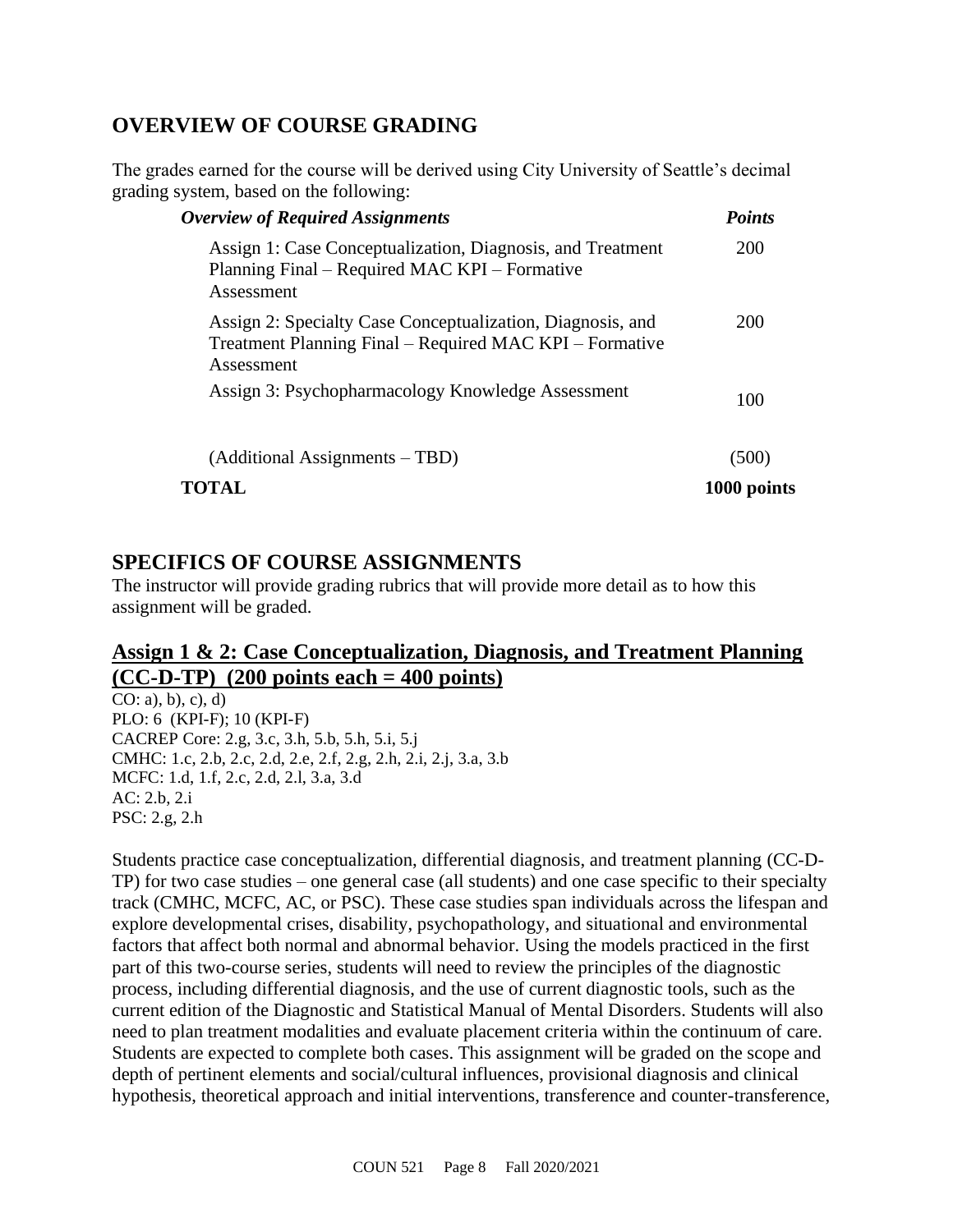and legal/ethical considerations.

These assignments will also be graded on analysis and use of course concepts, evidence and support, organization and coherence, presentation and style and mechanics. Template for assignment provided by instructor.

| <b>Components</b>                                 | % of Grade |
|---------------------------------------------------|------------|
| Pertinent Elements and Social/Cultural Influences | 20%        |
| Clinical Hypothesis and Provisional Diagnosis     | 20%        |
| Theoretical Approach and Initial Interventions    | 20%        |
| Transference and Counter-Transference             | 20%        |
| Legal and Ethical Considerations                  | 20%        |
| <b>TOTAL</b>                                      | 100%       |

# **Assign 3: Psychopharmacology Knowledge Assessment (100 points)**

 $CO: d$ PLO: n/a CACREP Core: n/a CMHC: 2.h MCFC: n/a  $AC: n/a$ PSC: 2.h

Students will complete a psychopharmacological knowledge assessment using case study-based situations. Students will be divided into small groups and each group will be given different cases to assess. The assessment will be open-resourced, completed in class, and presented as part of a class discussion.

*Components Grading:* Psychopharmacology Knowledge Assessment 100% **TOTAL 100%**

### **(Additional Assignments/Discussion Threads) (Instructor specific) (500pts)**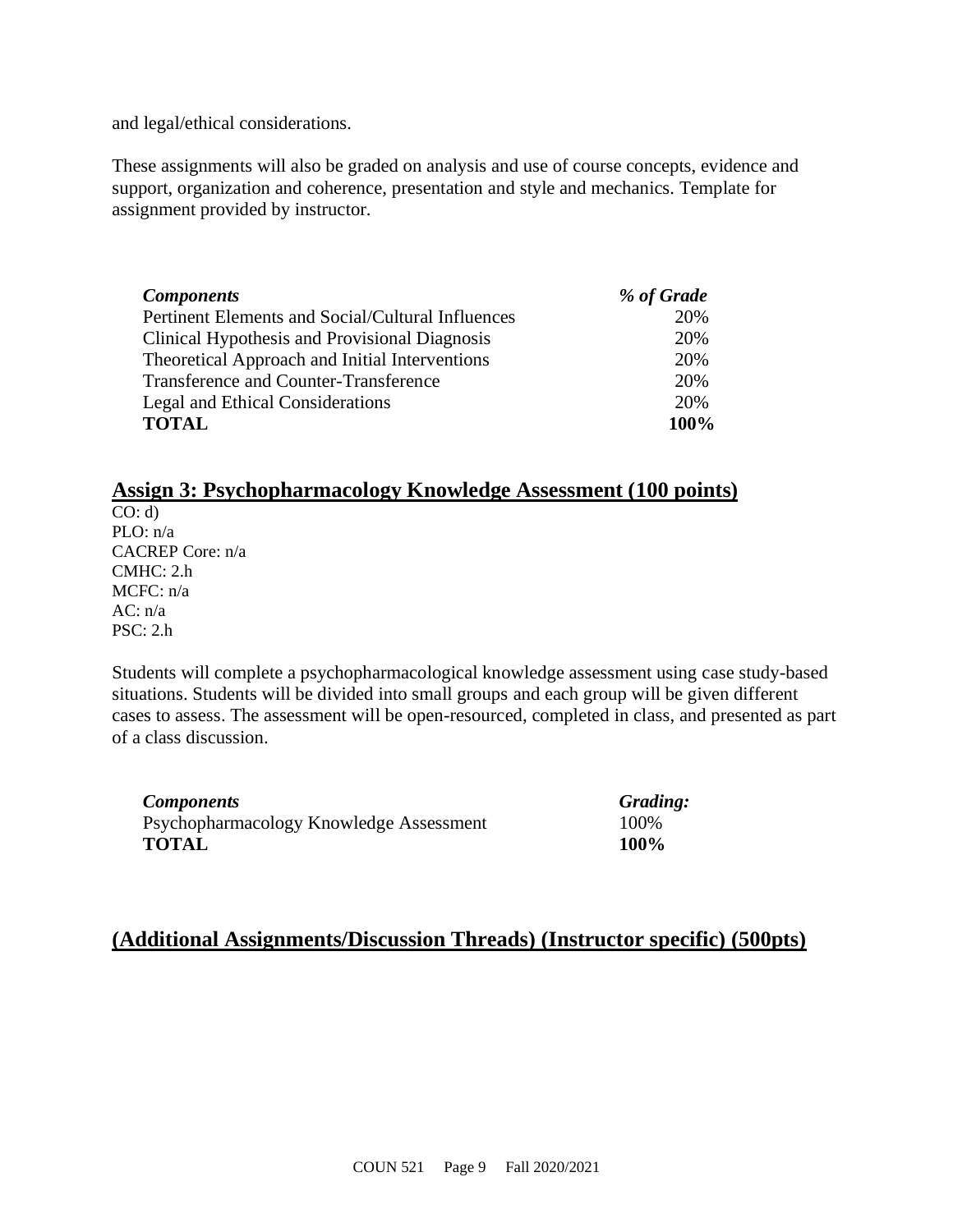# **COURSE POLICIES**

### **Late Assignments**

Per Division of Arts and Sciences policy, graduate students are required to submit all assignments by the due dates stated in the syllabus. A late assignment is one that is submitted after the due date and time or after any extension has expired.

If circumstances prevent a student from meeting the due date, the student is obliged to contact the instructor and request an extension at least 48 hours prior to the date the assignment is due. Emergency situations will be considered on a case-by-case basis. Being busy, pressured with outside work, or having competing academic commitments are not valid reasons to grant extensions. A student who receives an extension in advance of the due date and abides by the agreement with the instructor is not subject to late penalties.

Without prior arrangement with the instructor, students who submit assignments late will receive a 5 percent deduction in grade each day or part of the day that the assignment is late. For example, if the assignment is submitted two days late, 10 percent of the grade will be deducted.

Coursework received after one week (seven days) will not be graded and will receive a zero grade.

#### OVERVIEW:

- o All assignments are expected to be turned in on time
- $\circ$  5% of the overall grade for the assignment will be deducted each day the paper is late up to 7 days
- o No paper will be accepted 7 days after due date
- o Agreements must be made with the course instructor 48 hours prior to due date for assignment if an exception is to be made

### **Participation**

As future counselors, you are expected to behave in a professional and ethical manner during class time. Students who are unfamiliar with ethical responsibilities are required to review the American Counseling Association's most recent Code of Ethics. This will be made available on request.

With regard to electronic devices: cell phones are to be turned off and texting is not allowed during class time. If you are on call or expecting an emergency phone call, please step out of the classroom in order to respond. Computers are to be used for class-related assignments or note taking only. If they are used for other purposes (i.e., social communication), students will be asked to leave class.

### **Professional Writing**

Assignments require error-free writing that uses Standard English conventions and logical flow of organization to address topics clearly, completely, and concisely. CityU requires the use of APA style.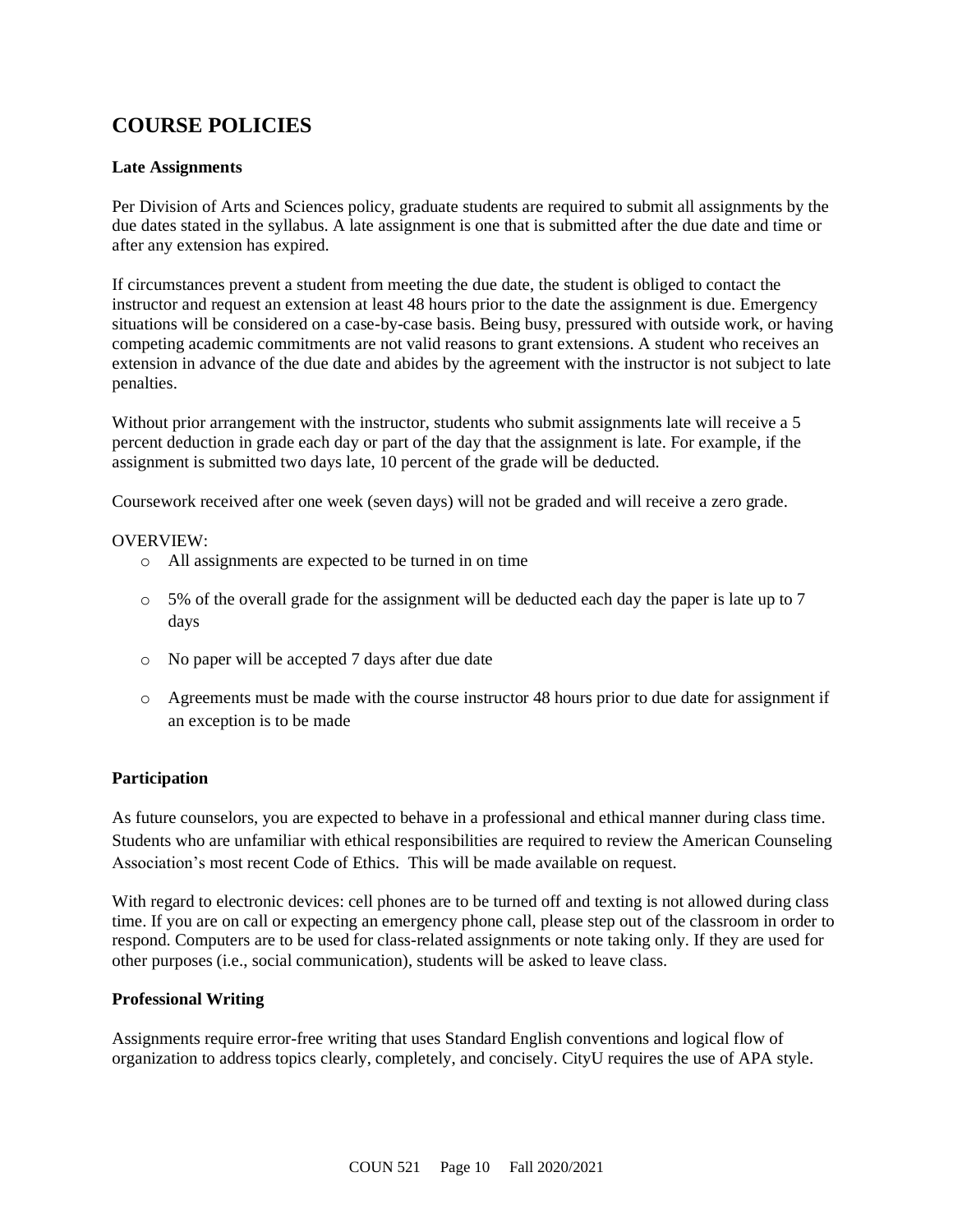# **UNIVERSITY POLICIES**

You are responsible for understanding and adhering to all of City University of Seattle's academic policies. The most current versions of these policies can be found in the [University](https://www.cityu.edu/catalog/)  [Catalog](https://www.cityu.edu/catalog/) that is linked from the CityU Web site.

#### **Non-Discrimination & Prohibition of Sexual Misconduct**

City University of Seattle adheres to all federal, state, and local civil rights laws prohibiting discrimination in employment and education. The University is committed to ensuring that the education environment is bounded by standards of mutual respect and safety and is free from discriminatory practices.

In the U.S., the University is required by Title IX of the Education Amendments of 1972 to ensure that all of its education programs and activities do not discriminate on the basis of sex/gender. Sex include sex, sex stereotypes, gender identity, gender expression, sexual orientation, and pregnancy or parenting status. Sexual harassment, sexual assault, dating and domestic violence, and stalking are forms of sex discrimination, which are prohibited under Title IX and by City University of Seattle policy. City University of Seattle also prohibits retaliation against any person opposing discrimination or participating in any discrimination investigation or complaint process internal or external to the institution. Questions regarding Title IX, including its application and/or concerns about noncompliance, should be directed to the Title IX Coordinator. For a complete copy of the policy or for more information, visit <https://my.cityu.edu/titleix> or contact the Title IX Coordinator.

In Canada, in compliance with the British Columbia Human Rights Code, the Alberta Human Rights Act, WorksafeBC, and the Workers' Compensation Board of Alberta, the University believes that its environment should at all times be supportive and respectful of the dignity and self-esteem of individuals. Discrimination, harassment and bullying conduct, whether through person to person behaviour or via electronic communications such as email or social media is not acceptable and will not be tolerated. As an educational institution, it is our responsibility to cultivate an environment of excellence, equity, mutual respect and to recognize the value and potential of every individual. The University will take all necessary steps to meet or exceed the requirements of the law to prevent discrimination, harassment and bullying. The Respectful Workplace Policy for the prevention of discrimination, harassment and bullying policy and procedure can be found at <https://www.cityu.edu/discover-cityu/about-cityu/> under the Policies section or at <https://www.cityuniversity.ca/about/>.

#### **Religious Accommodations**

City University of Seattle has a policy for accommodation of student absences or significant hardship due to reasons of faith or conscience, or for organized religious activities. The University's policy, including more information about how to request an accommodation, is available in the University Catalog and on the my.cityu.edu student portal. Accommodations must be requested by the 20% mark of this course (e.g. day 14 of a ten-week course, day 7 of a 5-week course) using the Religious Accommodations Request Form found on the student dashboard in the my.cityu.edu student portal.

### **Academic Integrity**